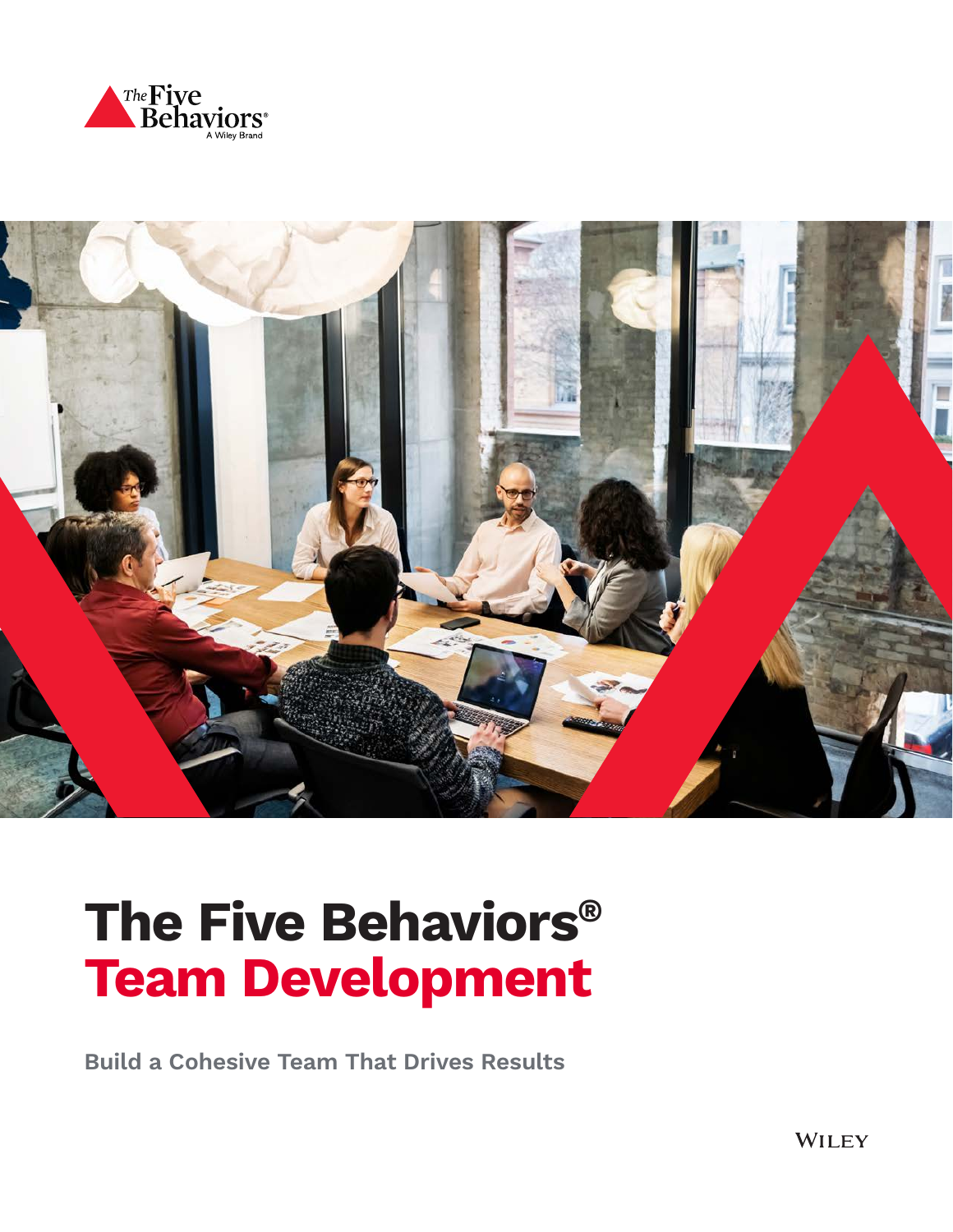#### **Team Development**



## **The Five Behaviors® Will Transform Your Teams.**

In the modern workplace, our environments are in constant flux. As a result, it can feel downright impossible to develop a truly cohesive team. The truth: teams rarely hit their collaborative peak and potential unconsciously.

Even teams producing generally good results may be burdened with disengagement, lack of cohesion, or non-productive conflict. When your team's productivity falters, it's often difficult to pinpoint the source of concern. Even when you spot a few early warning signs

before any serious drop in productivity, it's often tempting to focus on those specific situations or individual interactions instead of addressing the real work of building a great team dynamic from the ground up, the right way.

With the right framework, developing and practicing teamwork comes consistently, and relationships thrive—taking your organization to the next level. **The Five Behaviors® Team Development can transform your perspective and the way you team.**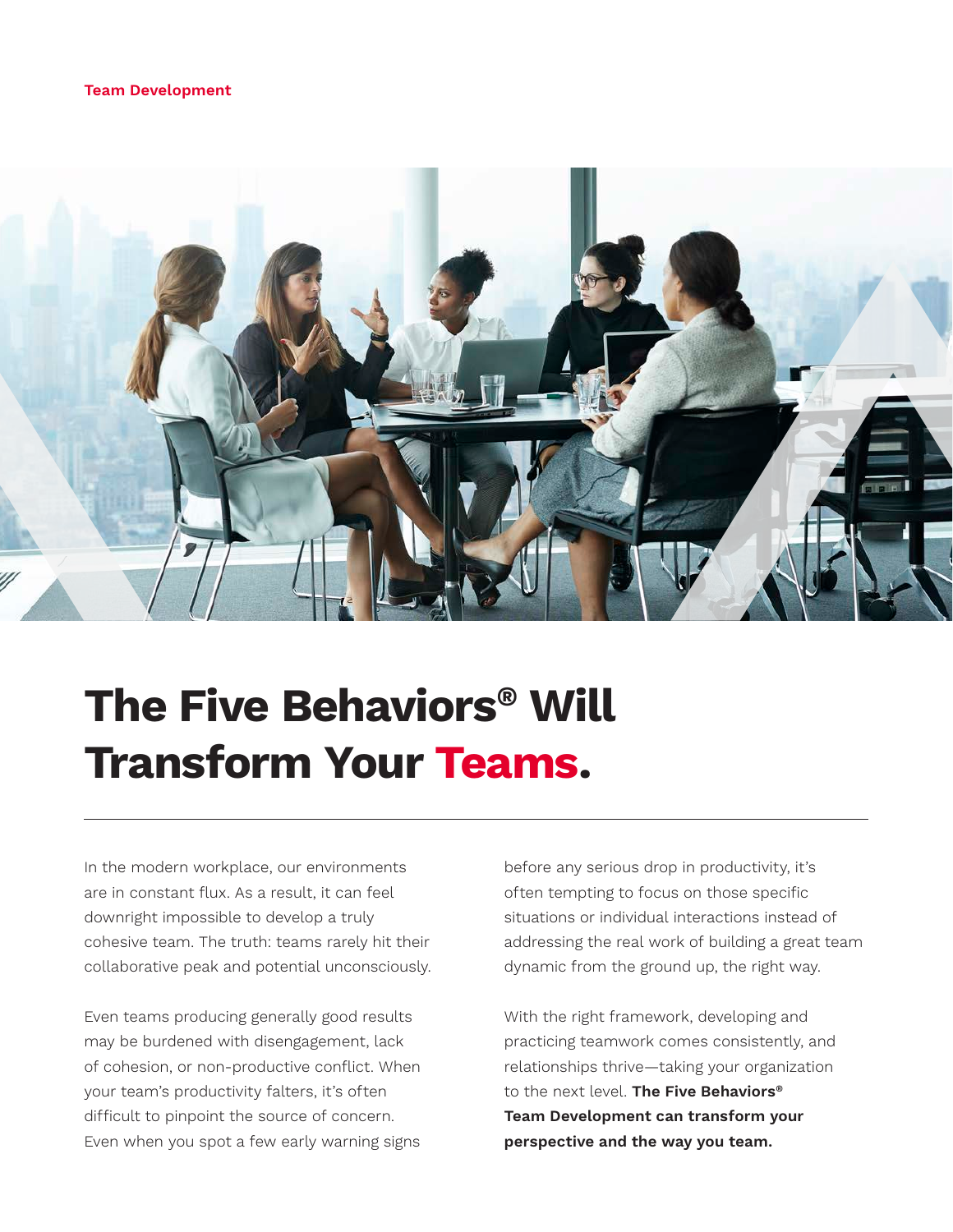## **What Is The Five Behaviors® Team Development?**

Based on the work of Patrick Lencioni's international best-seller, The Five Dysfunctions of a Team, The Five Behaviors® Team Development transforms intact teams through The Five Behaviors model of Trust, Conflict, Commitment, Accountability, and Results to drive team effectiveness and productivity.

#### **89% of The Five Behaviors learners say it improved their team's effectiveness.**



The Five Dysfunctions of a Team is the definitive guide for building healthy teams. As an international best-seller, it has transformed countless teams all over the world. This powerful virtual or in-person experience asses an intact team's approach to teamwork and helps team members better understand themselves and the personalities on their team so they can effectively achieve their goals.

The result is a unique and impactful team development solution that empowers teams to rethink their approach to teamwork, shape new, more productive behaviors to increase productivity, and create a common language that completely redefines what it means to work together. When team members gain the interpersonal skills needed to understand how they and others contribute to their team's development and how their part can make or break the team and its dynamic, they can **work rise together**.

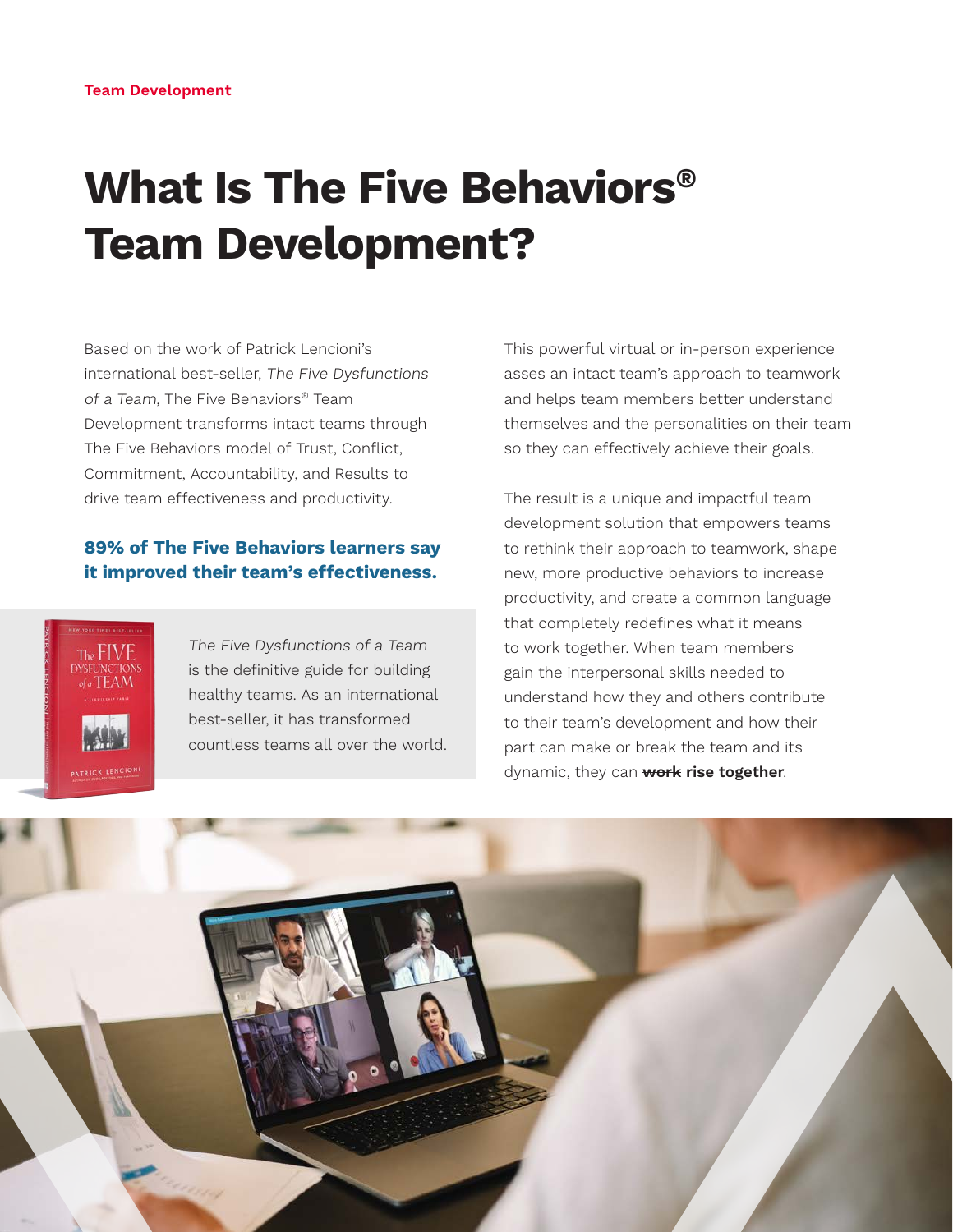#### **Team Development**



## **How Does The Five Behaviors® Team Development Work?**

Patrick Lencioni, a thought-leader on effective teamwork and collaboration, introduced his powerful and approachable model 20 years ago. Wiley then leveraged its expertise in training program development to bring Lencioni's model to life through engaging and personalized learning experiences. Here's how it works:



#### **The Model**

**The Five Behaviors® model takes the form of a pyramid, with each behavior serving as a foundation for the next.** Simple, sound, and straightforward—this model challenges teams to rethink their approach when working together.





#### **The Assessment**

It all starts with The Five Behaviors assessment, which measures how the team is performing in five areas: Trust, Conflict, Commitment, Accountability, and Results. Powered by Everything DiSC®, a research-validated personality tool, this assessment helps participants identify their individual DiSC style and discover how each style brings value to the team.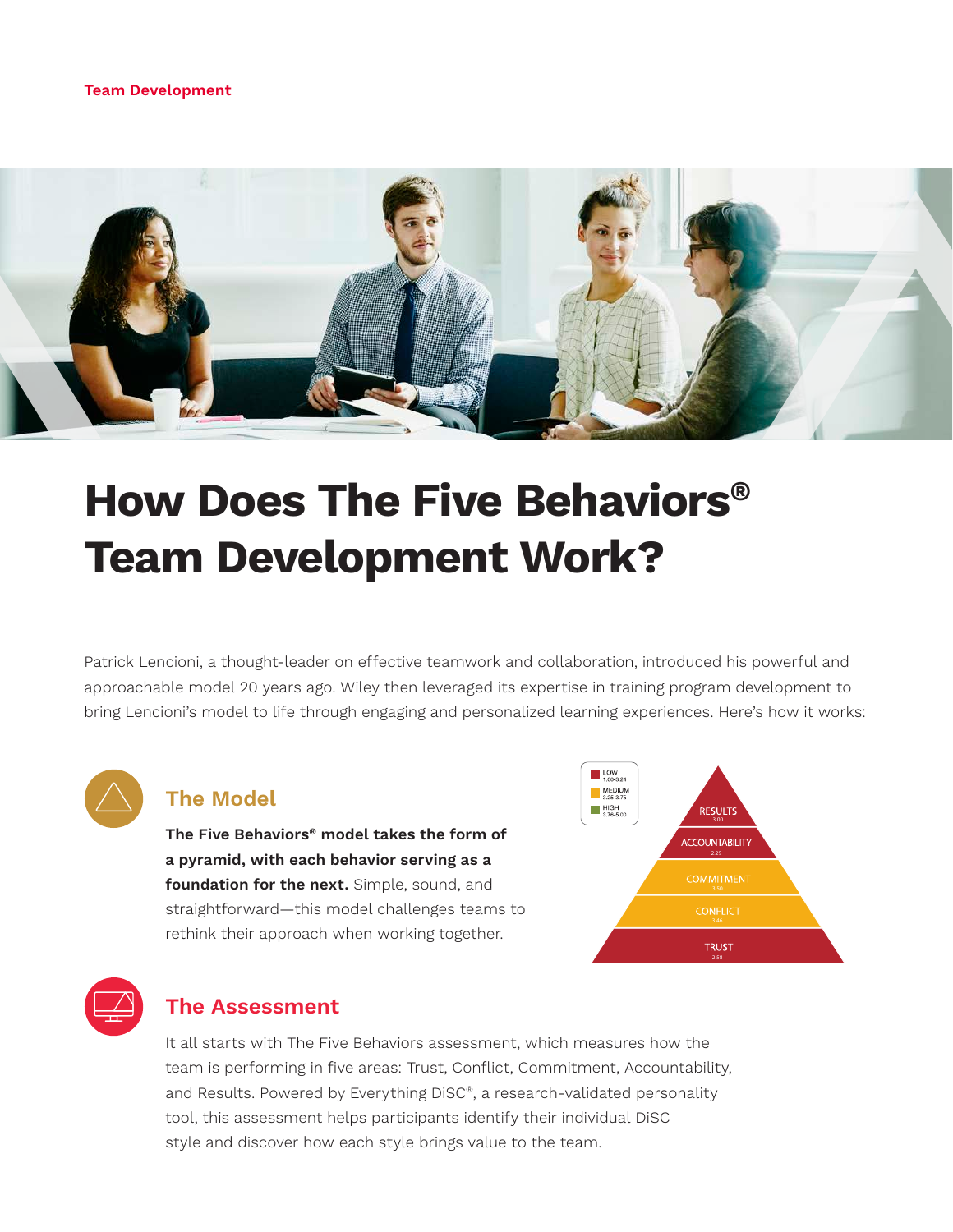#### **Team Development**



### **The Profile**

After taking the assessment, participants receive a precise, personalized profile that deepens their understanding of self, work style, and others on their team. Teams will also learn how their specific team is performing on each of the behaviors in the Five Behaviors model. These findings will help the team better understand their dynamics and create action plans for areas of improvement.



### **The Facilitation**

The facilitation experience takes place over a one-day or three-day virtual or inperson training session, led by a trained Five Behaviors expert. This session brings the personalized profile insights to life through powerful breakout activities and group discussions that help the team translate the learnings into impactful everyday practices.



### **Tools to Continue the Teams Development**

Because building a cohesive team takes time and continuous effort, teams can continue their learning and development through both the comparison and progress reports. The comparison reports are follow-up reports which emphasize the importance of The Five Behaviors® for both individual relationships and team functioning. With the progress report, teams will be able to compare how their performance has changed over time.

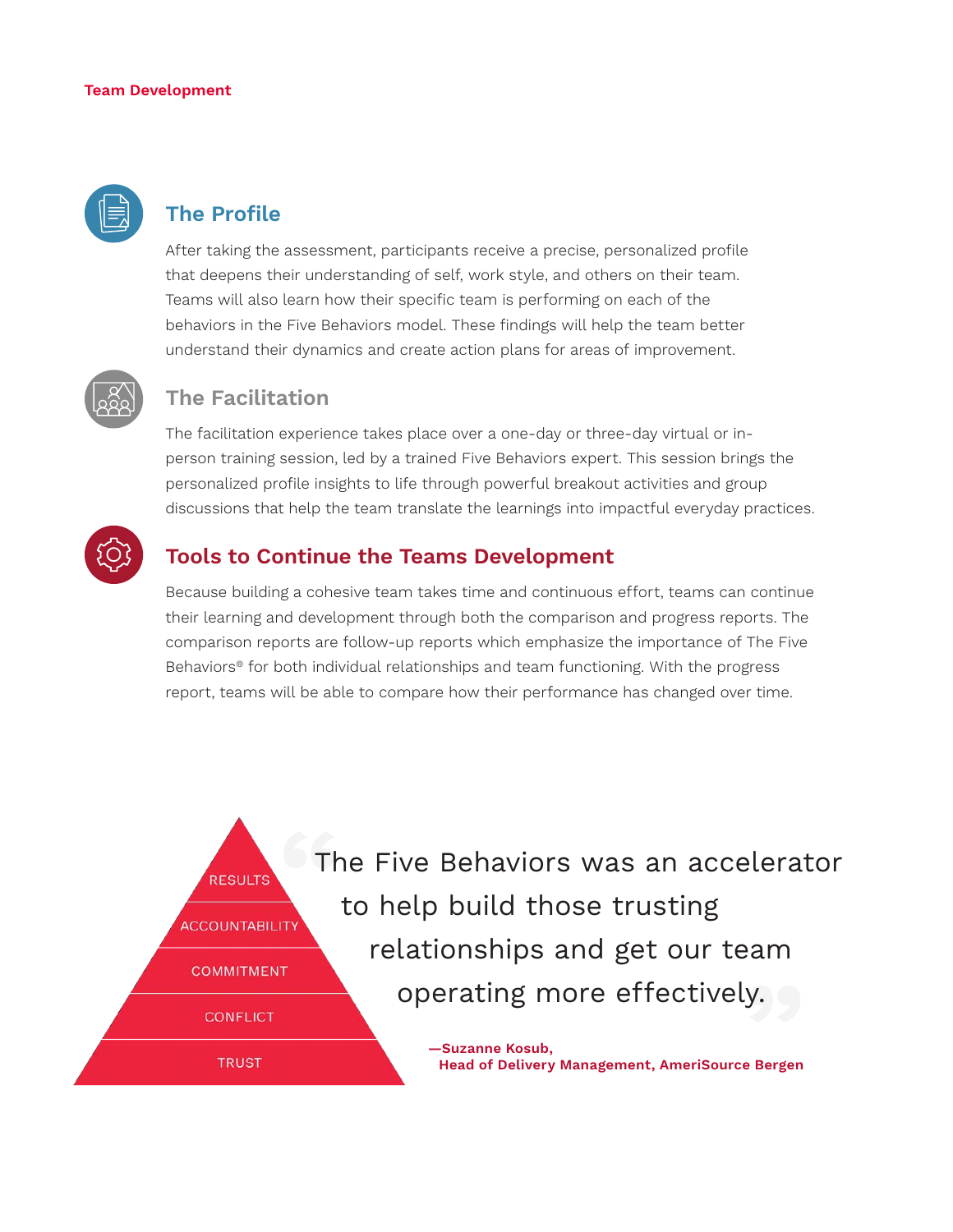# **Is The Five Behaviors® Team Development Right for Your Organization?**

| <b>Learner Takeaways</b> | • The critical behaviors and interpersonal skills based on The Five<br>Behaviors® model needed to transform the way they work together.<br>• How their team is performing on each of the behaviors in the Five<br>Behaviors model. These results will help the team better understand<br>their team dynamics and create action plans for areas of improvement.<br>• Their individual personality style and the styles of their team<br>members-based on the Everything DiSC® model-and how<br>these contribute to the team's overall success.                                                                                                                                                                                                                                                                                                                                           |
|--------------------------|-----------------------------------------------------------------------------------------------------------------------------------------------------------------------------------------------------------------------------------------------------------------------------------------------------------------------------------------------------------------------------------------------------------------------------------------------------------------------------------------------------------------------------------------------------------------------------------------------------------------------------------------------------------------------------------------------------------------------------------------------------------------------------------------------------------------------------------------------------------------------------------------|
| <b>Intended Learner</b>  | · Small-medium sized in-tact teams. 5-12 people<br>• Designed for teams with a 6-week minimum tenure                                                                                                                                                                                                                                                                                                                                                                                                                                                                                                                                                                                                                                                                                                                                                                                    |
| <b>Reports</b>           | Individual Profile: Details how your team is performing on each of<br>$\bullet$<br>the five behaviors, your specific DiSC Style and the styles of your<br>teammates, discussion questions, and action planning to build a<br>more cohesive team.<br>• Progress Report: Highlights areas of greatest improvement and<br>decline, offers productive discussion points, and provides an<br>action plan to help teams prioritize and set specific goals.<br>Compare how a team's performance has changed over time<br>and highlight areas of greatest improvement and decline.<br>• Comparison Report: The Five Behaviors Comparison Reports are<br>follow-up reports that can be created for any two participants<br>to illustrate their similarities and differences. The report<br>emphasizes the importance of the behaviors for both<br>individual relationships and team functioning. |
| <b>Facilitation</b>      | • Designed for in-person and virtual experiences<br>• One-day or three-day session that can be customized<br>to fit specific goals or timeframe                                                                                                                                                                                                                                                                                                                                                                                                                                                                                                                                                                                                                                                                                                                                         |